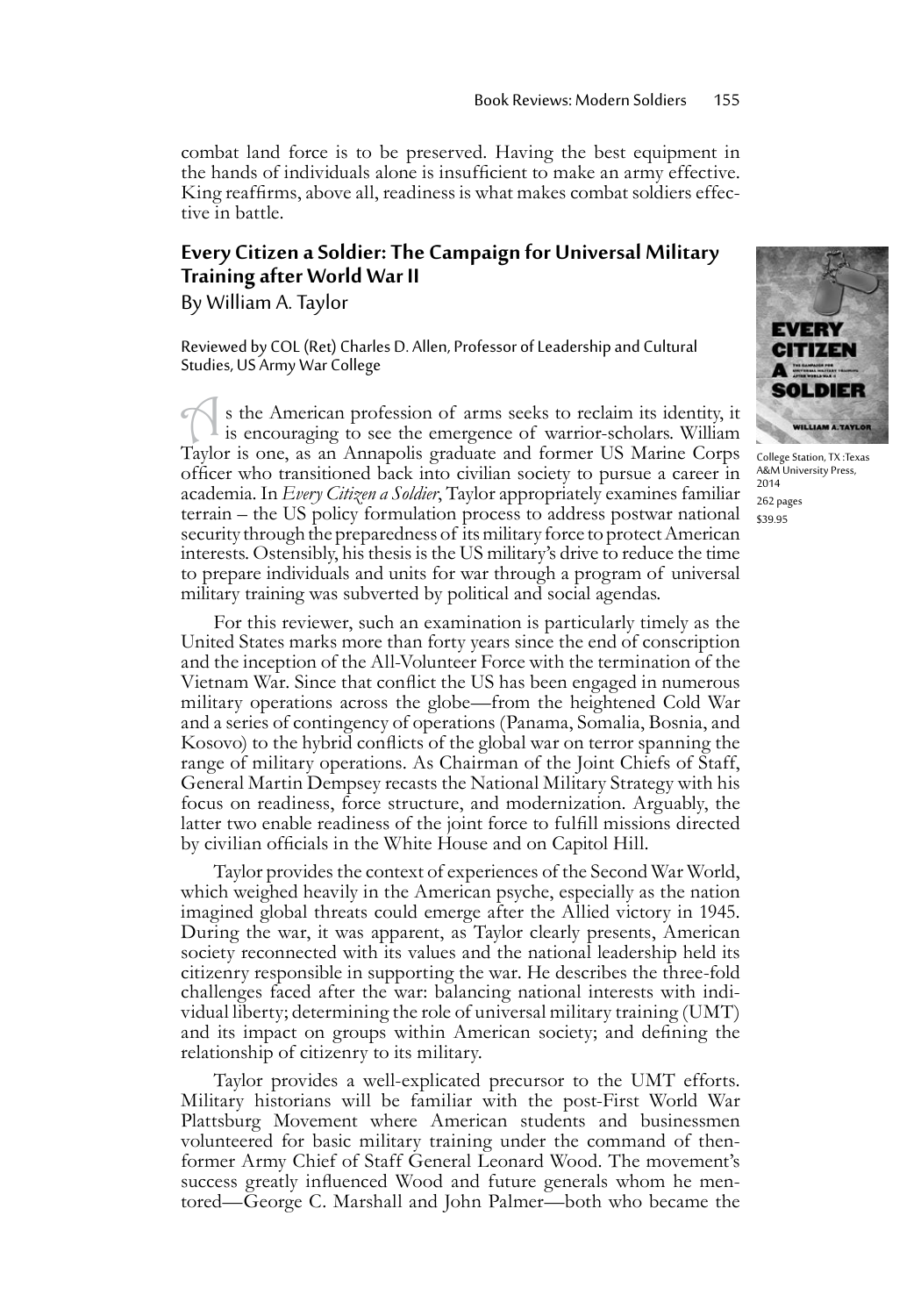foremost uniformed advocates for UMT. This legacy of the First World War became the National Defense Act of 1920, which reorganized the General Reserve (including the National Guard). However, a critical provision for compulsory military training of males between the ages of 18 and 21 was dropped from the bill. In hopes the world would not brook another conflict of a scale as the Great War, the United States followed George Washington's imperative for a "respectably defensive posture" (22) with a small standing army and reliance on mobilizing its citizenry for military operations.

Embroiled in the Second World War in 1944, Army Chief of Staff General Marshall signed War Department Circular No. 347 to make UMT "the primary goal of the army's postwar establishment." (29) To Marshall, UMT was essential in developing military leaders, informing public opinion on military matters, minimizing the expense of a large standing army, and aligning democratic traditions with civilian participation in defense and a small standing force. Above all, Marshall and other uniformed advocates saw UMT as the way to improve military effectiveness.

It is easy to use contemporary professional vocabulary to frame the Army effort as a military campaign in its design, planning, and demonstration of a UMT program. The Army chief of staff provided the vision and strategic direction. The general staff performed estimates of friendly and opposing forces. Together, they developed concept of operations, and "scheme of maneuver" with lines of operation. It was clear to military leaders of the time that readiness of the force was absolutely essential for national security. In an Army that grew from 400,000 to 5.4 million between 1938 to 1942, it was important to shorten the time to train individuals and units for future wars. The Army identified early on supportive stakeholders, called "Friendlies"—as well as opposition groups to UMT. For this reviewer, the chapter "Pig in a Poke" was especially intriguing and illuminating in presenting the concerns of leaders from, labor, religious, pacifist, and minority groups. These groups clearly identified that military necessity had direct and, from their perspectives, undesirable consequences for American society.

In today's vernacular, the lines of operation included communication synchronization and strategic messaging across the War Department where senior officers were "on message" and set about to inform, shape, and build support for UMT in the public sector. Clearly, the goal was to build a constituency capable of influencing policy development. Not surprisingly, members of Congress levied charges of impropriety in civil-military relations against the War Department.

Taylor's analysis reveals, while senior military leaders had a very specific conception of UMT, President Truman had a broader vision for UMT as an instrument to shape American society. Shades of Clausewitz—in other words, the military instrument was adapted and subordinated to policy. In response, the military fiercely resisted changes to the core design of its program. The UMT's essential elements were to select men meeting entrance requirements, and train them to achieve individual and collective skills thereby effectively contributing to unit readiness. As Taylor contends, perhaps the fatal flaw inherent in the UMT structure was the maintenance of racial segregation for the sake of military effectiveness.